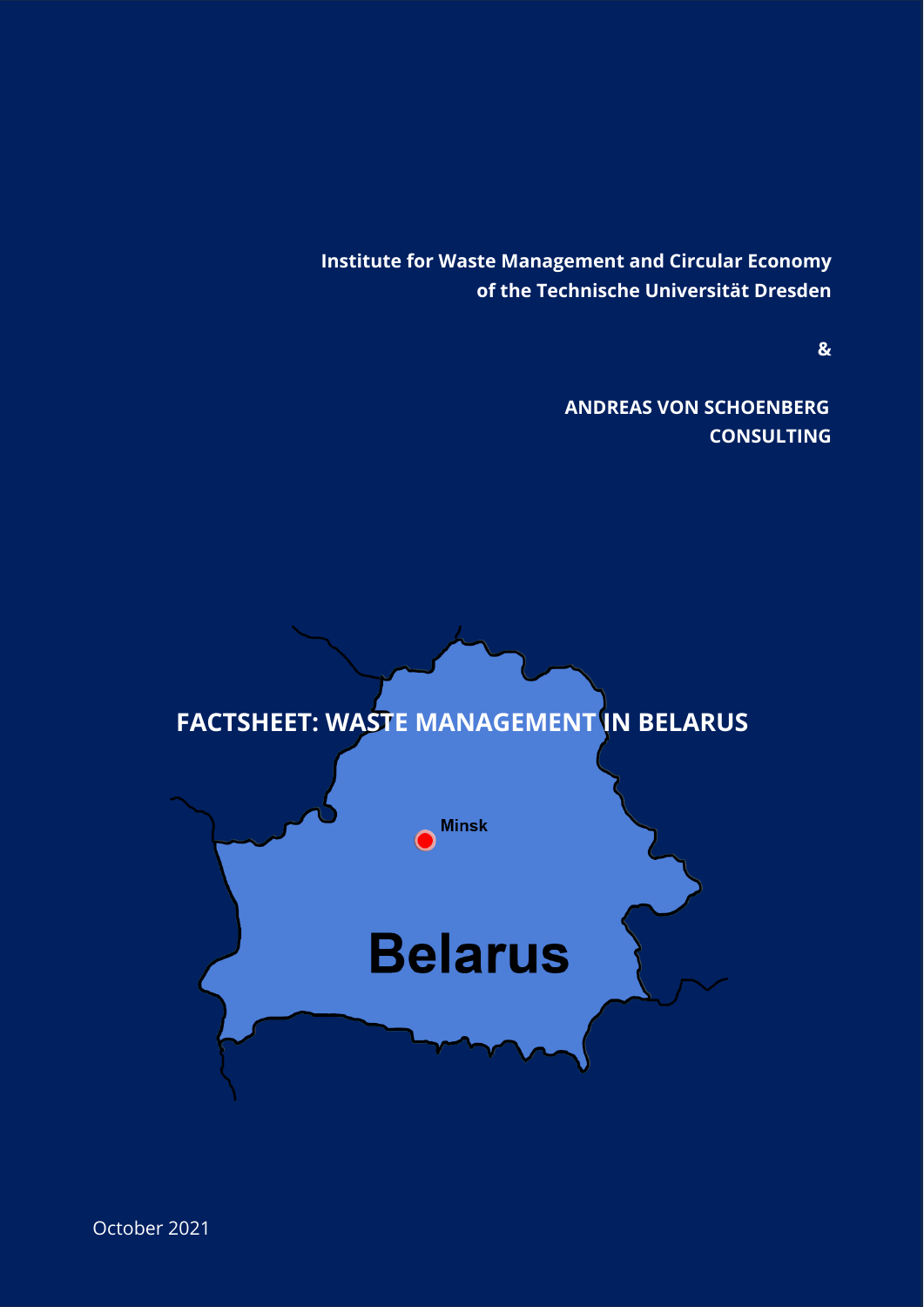

# **Area and Population**

Belarus is a landlocked country in Eastern Europe with a population of 9.4 million people and a surface area of 207,595 km². The capital and largest city Minsk has approx. 2 million inhabitants. Belarus' neighbors are Russia, Ukraine, Poland, Lithuania, and Latvia.



**Fig. 1:** Belarus and its neighbors

Belarus is a presidential republic. Alexander Lukashenko has served as president since 1994.

# **Key Economic Data 2020**

**Currency**: Belarusian ruble (BYN), average exchange rate 2020: 1 EUR = 3.0648 BYN **GDP** in current US\$: 60.26 billion **GDP per capita** in current US\$: 6,411 **GDP growth**: - 0.9 % **Unemployment rate**: 5.28 % of total labor force **Inflation:** 5.5% based on average consumer prices **General government gross debt** as % of GDP: 48% **Adjusted net national income per capita** (current US\$): 5,284 (2019) **Foreign direct investment**, net inflow in current US\$: 1,273 million **World Bank Ease of Doing Business Index: 49<sup>th</sup> of 190 economies Main industries:** Automotive and agricultural equipment, electrical equipment and household appliances, chemicals, fertilizers, textiles





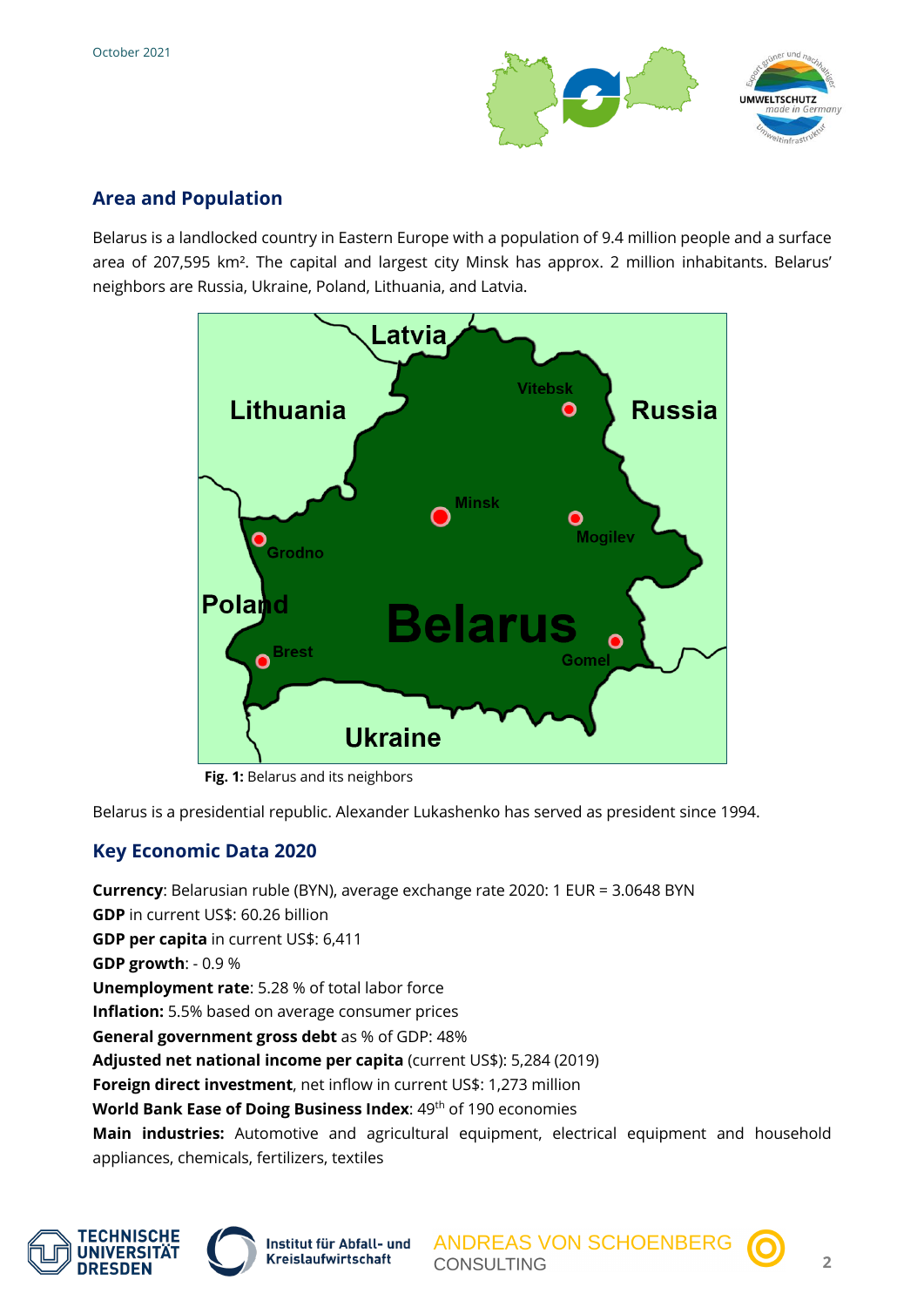

## **Energy**

Until 2020 Belarus relied on thermal power plants for its energy production. However, with the commissioning of the first two units at the Ostrovets nuclear power plant, electricity production from nuclear reached 2.6 billion kWh in 2020. By 2025 nuclear power generation will increase to 18 billion kWh. According to the International Energy Agency renewables accounted for 6% of Belarus's overall energy mix and only 2% of electricity generation in 2018.

Total solar power generation capacity amounted to 154 MW in 2018, wind contributed 102 MW, biogas 34 MW and small hydropower plants 7 MW. Renewable thermal energy was produced by 118 heat pumps (10 MWth) and 287 solar heating installations (4 MWth).

# **Waste Volumes, Composition and Disposal**

Total municipal solid waste (MSW) generation was 3.8 million tons or 404 kg per inhabitant in 2019. The following diagram shows the breakdown by region:



**Fig. 2**: Municipal solid waste generation (MSW) by region (2019) Source: National Statistical Committee of the Republic of Belarus

The relatively high municipal waste generation rates reported by the National Statistical Committee of the Republic of Belarus are partly based on estimates by municipalities that may have inadequate weighing and registration procedures.

Current national data on the composition of MSW is not available. The data shown in **Figure 3** is for 2014. To the best of our knowledge, the situation has not changed significantly. The highest proportion still consists of organic waste, a tremendous resource that remains largely unused.





Institut für Abfall- und **Kreislaufwirtschaft** 

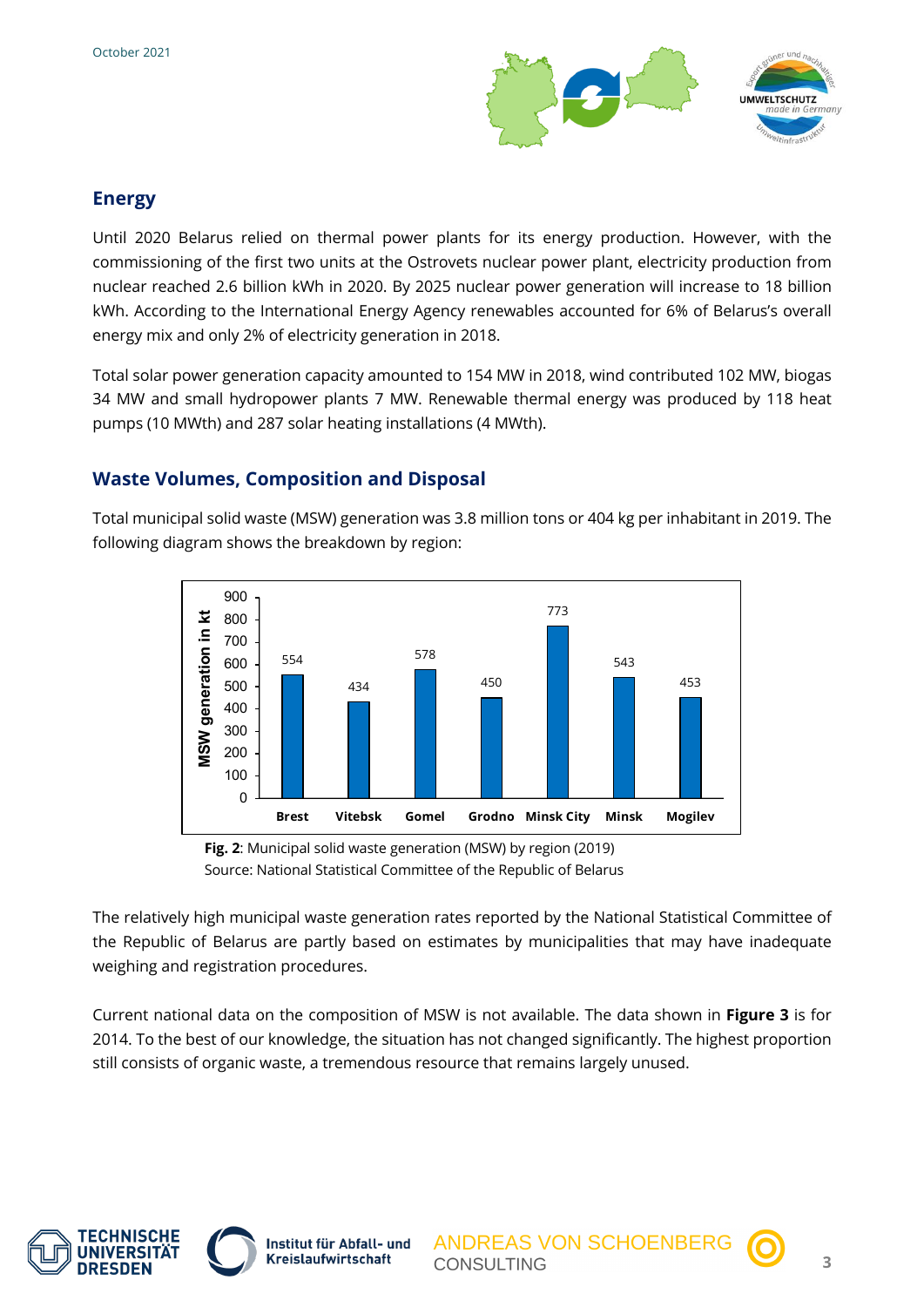



Whilst MSW generation has only increased modestly in recent years – from 3.68 m tons in 2013 to 3.78 m tons in 2019 – the recovery rate for secondary raw materials has grown steadily from 12% of arisings to more than 22% over the same period.



**Fig 4:** Waste generation (in kt) and treatment (in %) in Belarus 2013-2020 Source: National Statistical Committee of the Republic of Belarus





Institut für Abfall- und **Kreislaufwirtschaft** 

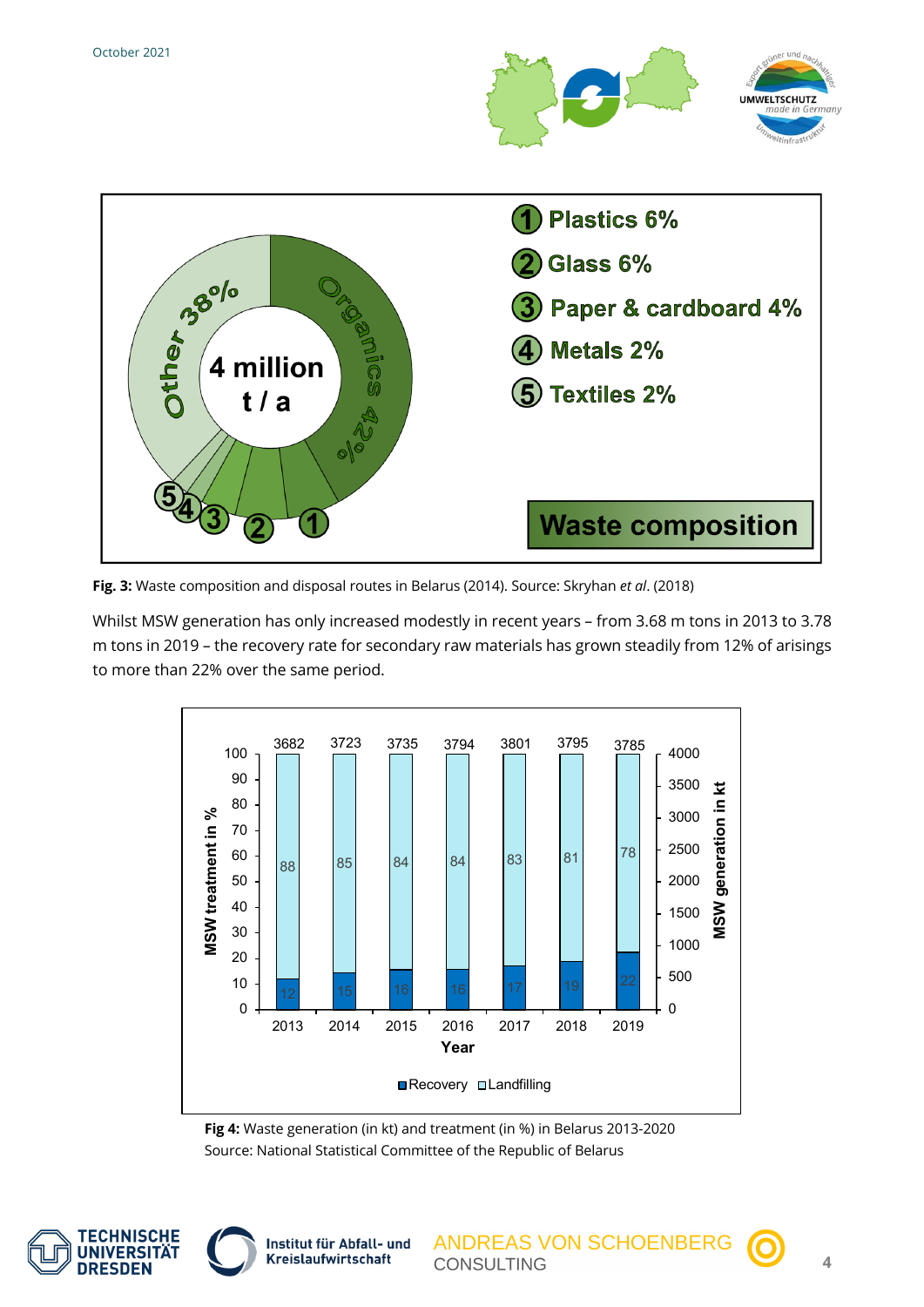

Industrial waste arisings totaled 60.8 million tons in 2019. Most was generated by the chemical industry. Construction waste amounted to 1.98 m tons.

### **Waste Management Infrastructure**

Several lighthouse projects for environmentally friendly waste management have emerged over the last decade, highlighting the country's interest in improving its circular economy. Separate collection of secondary raw materials from MSW has increased, but is still hampered by inadequate funding and incentivization, a lack of logistics infrastructure (containers and vehicles), and by the waste chute system that is in common use in apartment buildings. Materials recovery facilities (MRFs) with a total capacity of 300,000 tons have been installed in Gomel, Mogilev, Baranovichi, Brest, and Novopolotsk. In addition, a large materials recovery facility with a capacity of 120,000 tons per annum was opened in Grodno in 2016. However, it should be noted that many of these facilities process mixed municipal waste resulting in a low recyclables yield.

Overall, more than 75% of country's MSW is still disposed in 165 landfills, many of them built in Soviet times, and around 1,700 small, local dumpsites. Currently there are no composting or anaerobic digestion facilities for organic waste. Neither are there refuse derived fuel plants or waste-to-energy incineration plants for MSW. In summary, it can be said that there is still considerable potential for optimizing the circular economy in Belarus, a good starting point for investors in this area.

## **Major Players**

Municipal solid waste (MSW) is generally collected, processed and landfilled by municipal service enterprises in Belarus. In the capital Minsk MSW is collected by the municipal enterprise SpecKommunAvtoTrans and by Remondis Minsk, a public-private partnership between the German Remondis Group and the city. Smaller quantities are collected from housing associations by Ecologia and Datcom, two private companies that are also engaged in construction, demolition, commercial and industrial waste management. Minsk's sole operating landfill at Trostenetsky is run by the municipal enterprise Ekores, which also operates a materials recovery facility at the site.

In addition to MSW collection, Remondis provides hazardous, medical and construction waste management services in Belarus. The company collects used batteries, trades secondary raw materials and operates a composting facility for green wastes near Minsk.

Vtoroperator (Secondary Raw Materials Operator) is an organization established by the Ministry of Housing and Municipal Services to implement extended producer responsibility schemes in Belarus. This organization receives product fees and distributes payments for collected recyclables and packaging. Vtoroperator also publishes a register of recycling businesses on its website.

BelVTI Minsk is specialized on the collection and dismantling of waste electrical and electronic equipment (WEEE). RePlus-M in Mogilev is engaged in PET and PE recycling. Other plastic recyclers





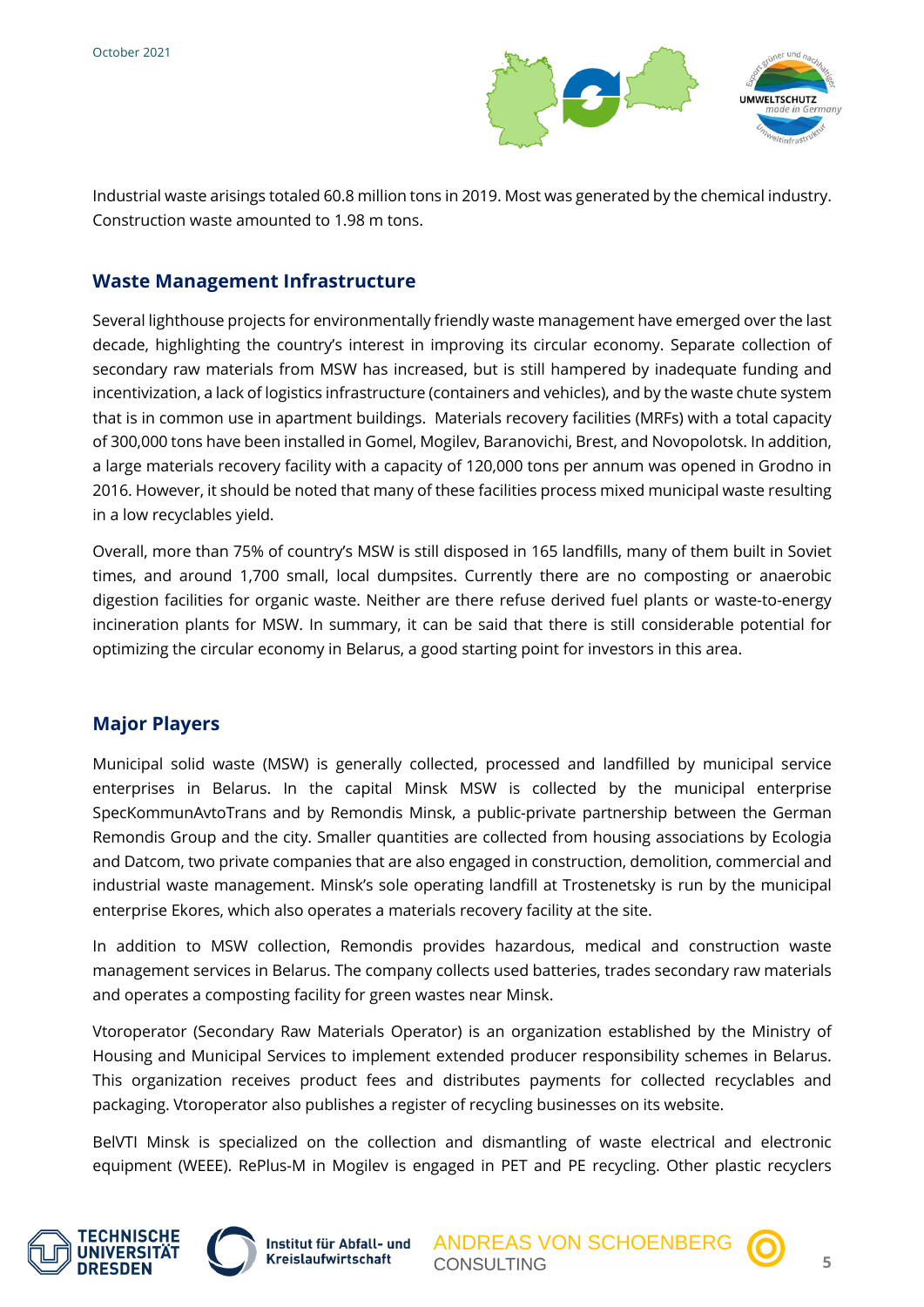

include Artpolimer in Minsk, Vostochny in Mogilev and ChPTUP PoliVek in Brest. Forestry and paper group Bellesbumprom uses recovered paper at its Spartak, Slonim and Albertin paper and board mills. Polish waste paper company TSC maintains an office in Borisov. Glass cullet is processed in Minsk by Belresursy. Belvtormet operates in the scrap metals sector.

Recovia AB, a Swedish waste-to-energy company, operates landfill gas projects in Vitebsk, Orsha, Novopolotsk, Gomel and Mogilev.

# **Waste Management Strategy**

In the past few years, the Belarusian government has developed strategies to address a number of environmental issues. Fundamental documents, designed to reform policy and practice, deal with climate change, environmental protection, energy efficiency, the bioeconomy and sustainability. Belarus is Annex I - State party to the United Nations Framework Convention on Climate Change (UNFCCC). It ratified the Paris Climate Agreement in 2016.

Waste policy is defined in the "National Strategy for the Management of Municipal Solid Waste and Secondary Material Resources in the Republic of Belarus for the Period up to 2035", which was confirmed by the Council of Ministers in July 2017. The National Strategy outlines the need to minimize the impact of MSW on health and the environment and confirms the European waste hierarchy – prevention, reuse, recycling, recovery and disposal. Waste prevention and the extraction of secondary raw materials should be maximized. Organic waste should be composted. Energy should be recovered from waste by the production of refuse derived fuel (RDF) for use in cement kilns and in the form of waste-to-energy incineration.

Performance indicators of government policy for waste management are shown in **Table 1**.

| <b>Tab. 1:</b>                              | 2015 | 2020 | 2025 | 2030 |
|---------------------------------------------|------|------|------|------|
| <b>Recovery incl. recycling of MSW in %</b> |      |      |      |      |
| of total generation                         | 15,6 |      | 35   | 40   |

Source: National Strategy for the Management of Municipal Solid Waste and Secondary Material Resources in the Republic of Belarus for the Period up to 2035

To improve its waste management infrastructure, Belarus is planning to increase the use of raw material resources. Measures include:

- $\circ$  Recovery of 25 % of secondary raw materials through separate collection and deposit systems
- o Conversion of 34–38 % of mixed MSW and packaging to RDF
- o 60–65 % of mixed MSW and packaging will be converted into energy by incineration
- o Recycling of 10–15 % of organic waste through composting

Specifically, the National Strategy defines a number of modules for modernizing Belarus' waste management infrastructure that are to be implemented progressively between 2017 and 2035:





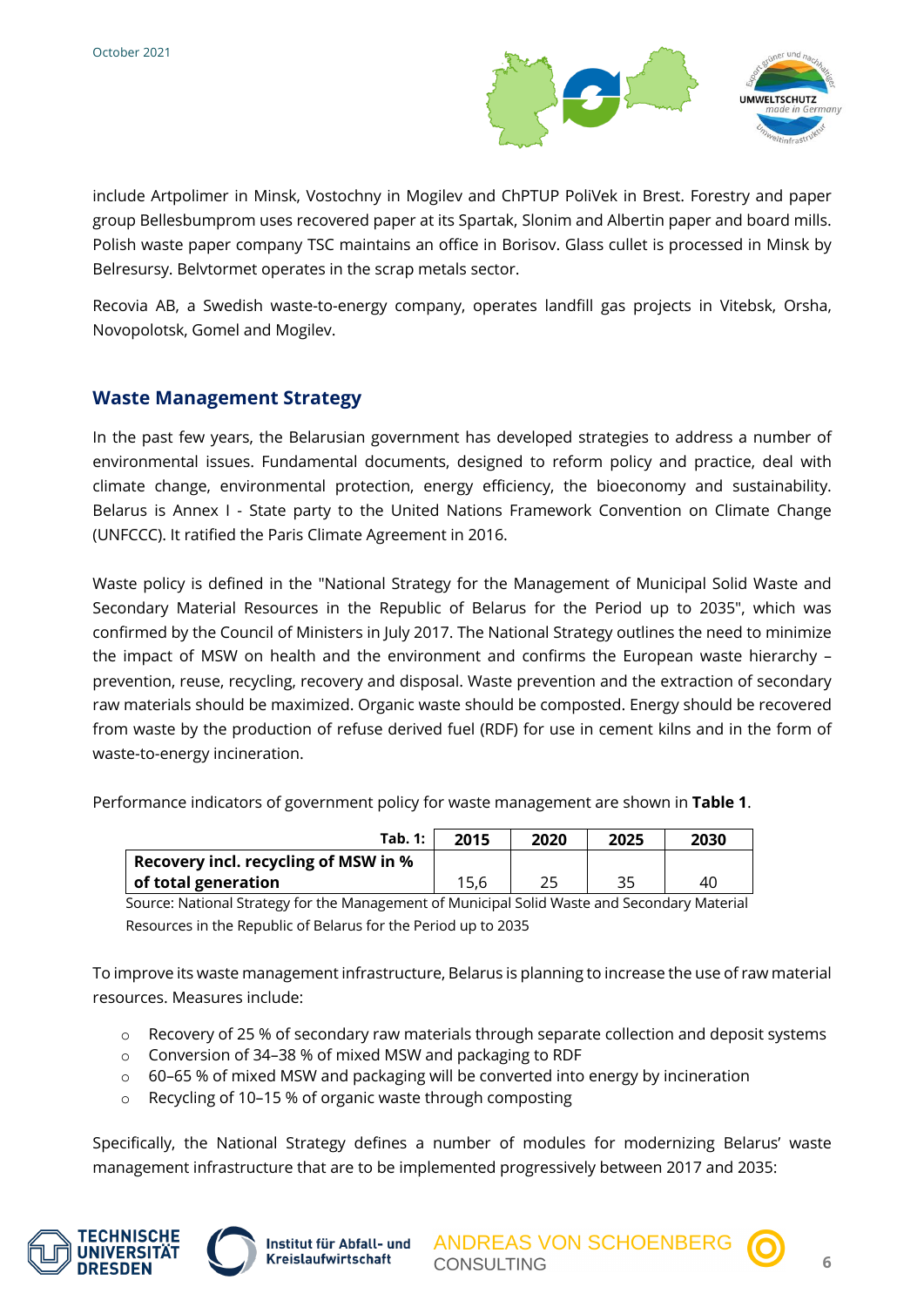

**Module 1** includes improvements in record keeping and personnel training, improvements in the separate collection of recyclables, the remediation of older landfills, and the construction of new landfills and transfer stations

**Module 2** defines the implementation of a deposit and refund system for packaging waste

**Module 3** involves the construction of RDF facilities in Grodno and Mogilev

**Module 4** covers the development of composting facilities initially in Grodno and Mogilev and subsequently in other areas with populations exceeding 50,000 inhabitants

**Module 5** involves the construction of a waste incineration facility in Minsk

Total investments for these modules in 2017 - 2035 are estimated at € 1,224.1 million. The investment breakdown over the period is as follows: € 277.6 m in 2017 – 2020, € 382.2 in 2021 – 2025 and € 564.3 m in 2026 – 2035.

One of the main items of capital expenditure is for the construction of a waste-to-energy incinerator in Minsk (€ 200 m), for which the government will seek to attract international investors. Significant amounts of capital will also be invested in the modernization of the waste collection infrastructure, the planned deposit scheme for packaging, and landfill remediation and construction projects. In addition, the planned transfer stations, RDF and composting facilities will need large investments.

## **Legal Framework**

Waste management in Belarus is governed by the law on waste management from 2007. It defines municipal solid waste (MSW) as waste from consumption and industrial waste as waste from production processes. The law mandates the collection and standardized disposal of waste in all residential areas. The law was last amended in 2016, however, there is a wide range of secondary laws to regulate the collection/disposal and to implement technical and sanitary standards. These secondary laws are issued by the Council of Ministers or by the Ministry of Natural Resources and Environmental Protection, the Ministry of Housing and Communal Services or the Ministry of Health.

Other relevant and recent government decisions are:

- o Decree of the President No. 357 of September 24, 2019 on renewable energy sources. Feedin tariffs are available for renewable electricity for ten years
- o Decree of the Council of Ministers No. 715 of October 23, 2019 on the construction of objects for sorting and recycling of solid municipal waste and landfills for its storage
- $\circ$  Decree of the Council of Ministers No. 7 of January 13, 2020 gradually reducing the use of plastic packaging





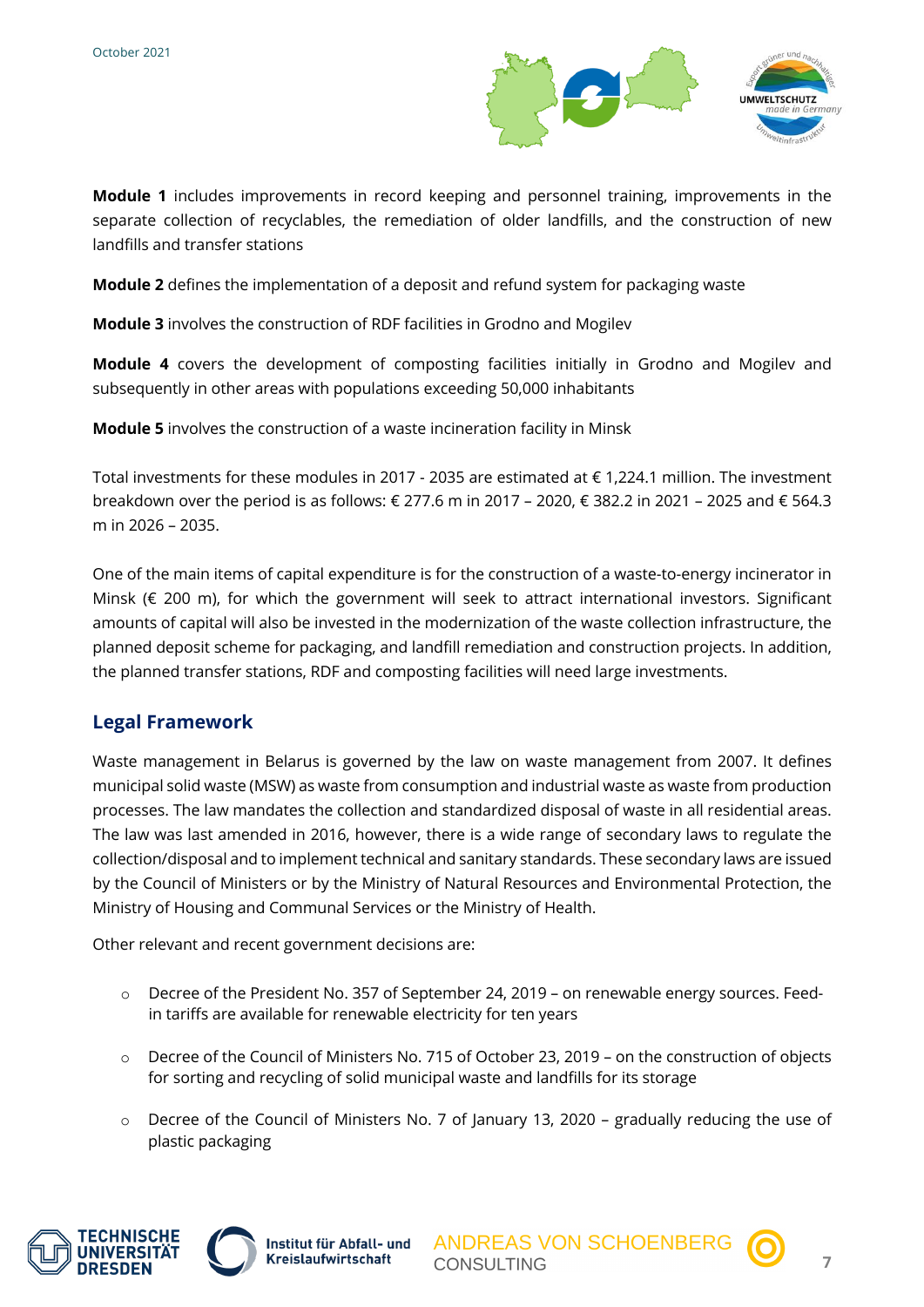

- o Decree of the President No. 16 of January 17, 2020 on the improvement of the situation and practice in dealing with food waste and packaging
- $\circ$  Decree of the Council of Ministers on a National Action Plan for the introduction of the principles of a green economy into the industry of the national economy of the Republic of Belarus by 2020

# **Opportunities for Investors**

As policy implementation improves and funding mechanisms are strengthened, there are opportunities for investors along the entire waste management value chain from collection and recycling to final disposal. Examples:

- o Modernization of the collection infrastructure (vehicles and containers) for the increased source segregation of recyclables
- $\circ$  Implementation of a deposit and refund scheme for packaging incl. the supply of reverse vending equipment
- o Construction of sorting, composting and RDF facilities
- o Closure and after-care of older municipal landfills and construction of modern landfills and transfer stations
- o Construction and operation of a waste-to-energy incineration plant in Minsk

Belarus has expressed interest in developing public-private partnerships and attracting foreign direct investment for its waste management infrastructure. The development and execution of projects will also provide business opportunities for consultants, engineers, equipment suppliers and waste companies. Foreign investors, equipment suppliers and engineering companies can benefit from welltrained professionals working in waste management in Belarus.





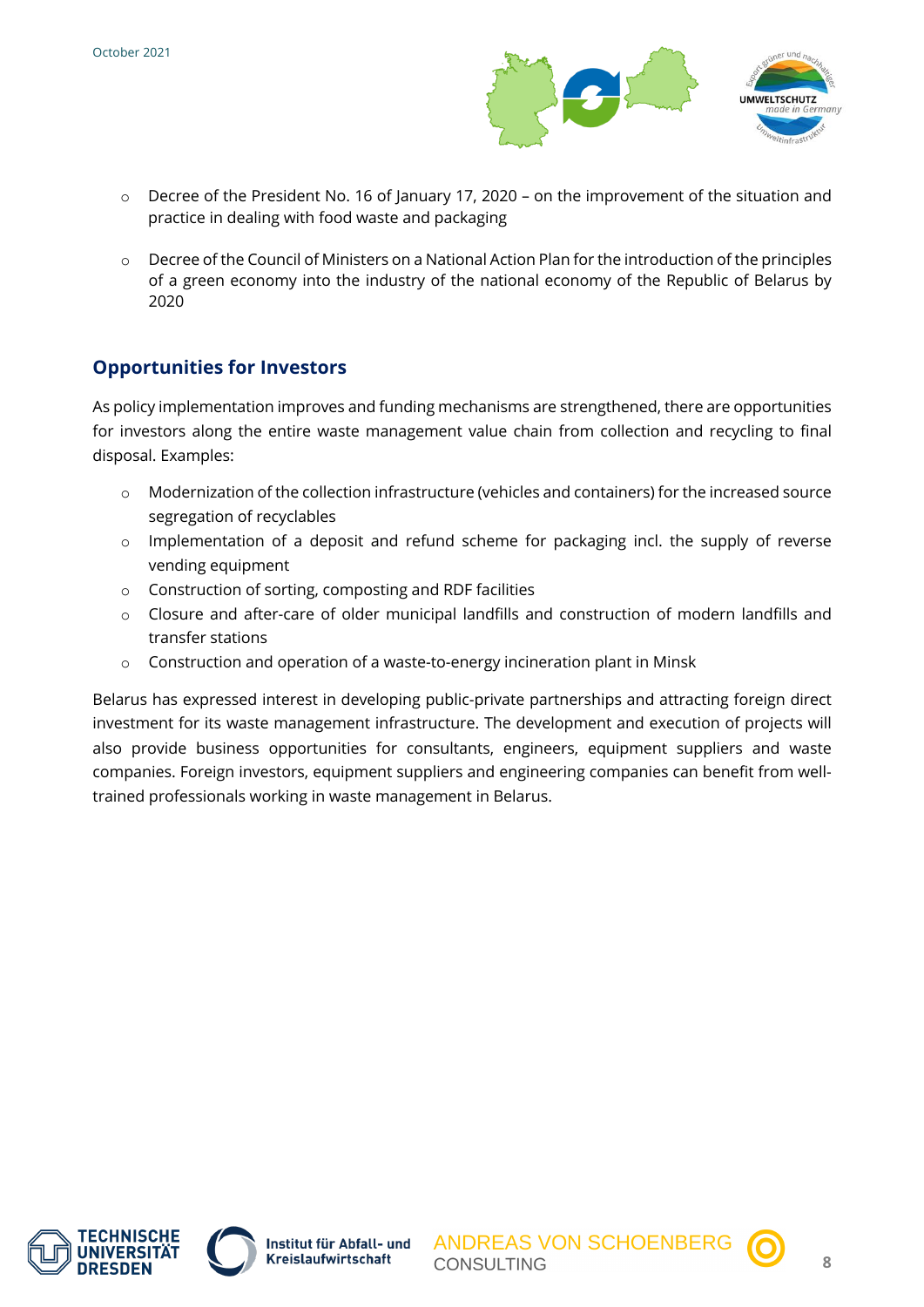

# **ABOUT The "Greening Belarus Initiative"**



Greening Belarus is an initiative of the Institute for Waste and Circular Economy at the Technische Universität Dresden. The project is funded with EUR 200,000 by the Federal Ministry for the Environment, Nature Conservation and Nuclear Safety as part of the export initiative for environmental technologies. The aim is to promote bilateral exchange in industry, research and teaching.

### **www.greeningbelarus.info**

# **ABOUT ANDREAS VON SCHOENBER CONSULTING**

Andreas von Schoenberg Consulting is a Berlin based advisory firm specializing on waste management and recycling, renewable energy and climate protection. Our clients from the public and private sectors benefit from decades of experience, a vast network and our passion for cleantech. We provide first-rate analysis, solutions and execution support.

Our core expertise covers market intelligence, internationalization, sales and marketing, foreign trade promotion and public relations services. We work in the DACH region, UK and Ireland, Eastern Europe and Central Asia.

#### **vonschoenberg.info**





Institut für Abfall- und **Kreislaufwirtschaft**